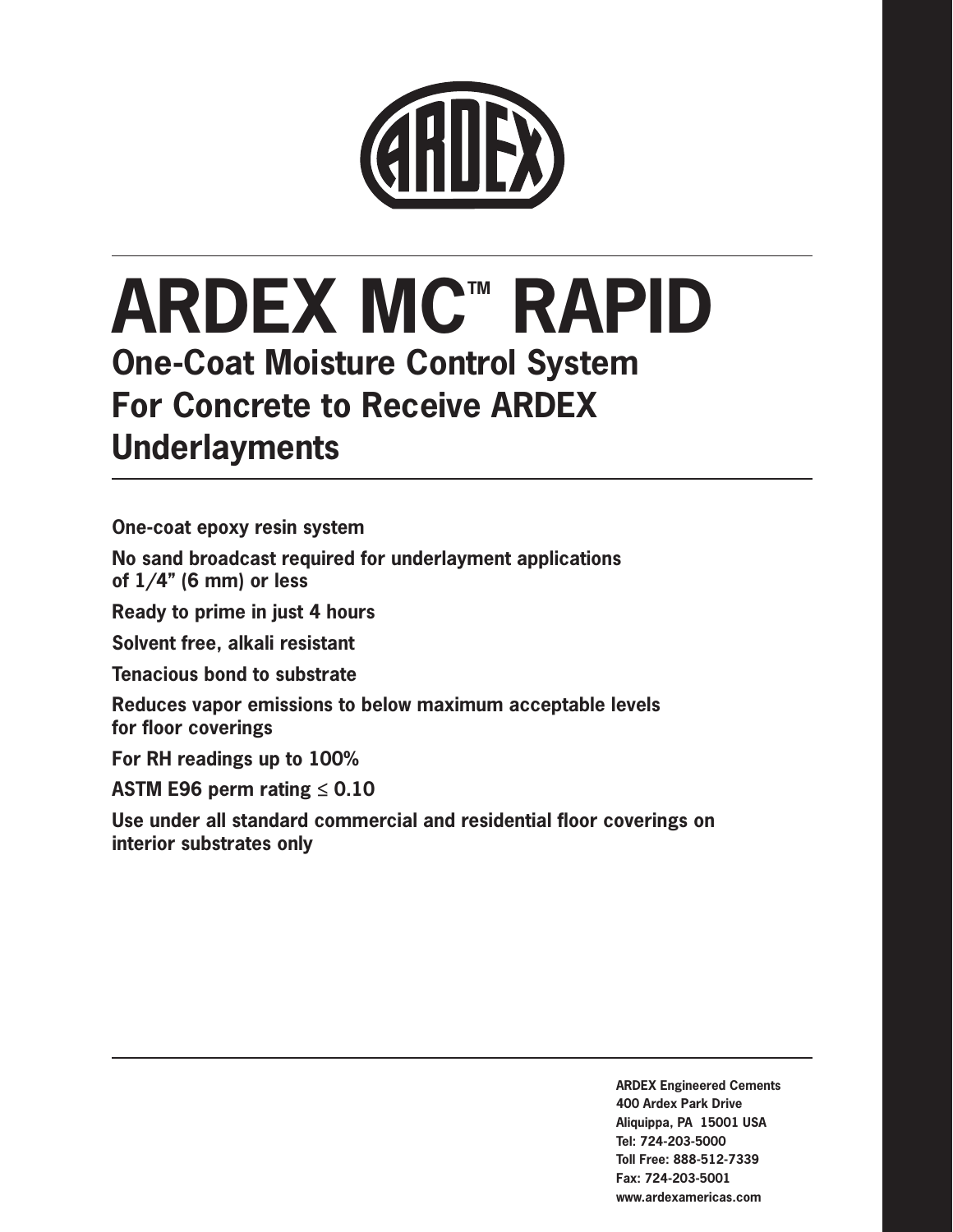# **ARDEX MC™ RAPID One-Coat Moisture Control System for Concrete to Receive ARDEX Underlayments**

# **Description and Usage**

The ARDEX MCTM RAPID MOISTURE CONTROL SYSTEM is a one-coat, 100% solids epoxy moisture management system formulated to suppress excessive moisture vapor emissions in new or existing concrete prior to installing an ARDEX underlayment with flooring. It is especially suited to treat areas of new concrete in critical installations, such as health care and institutional applications where the construction schedule does not allow adequate drying of the concrete. ARDEX MC RAPID is also recommended over existing concrete where the level of moisture emissions from the slab exceeds the maximum allowed by the manufacturer of the finished floor covering. Designed specifically for fast-track installations, ARDEX MC RAPID can be primed to receive an ARDEX underlayment in as little as 4 hours.

The ARDEX MC RAPID system is based on a reactive epoxy that produces a hard surface and tenaciously bonds to the substrate. Once cured, ARDEX MC RAPID is able to reduce any level of moisture emissions to an acceptable level, even over new concrete that is only 7 days old. No sand broadcast is used for underlayment layers of 1/4'' (6 mm) thick or less. For thicker applications, apply a second coat of ARDEX MC RAPID with a sand broadcast, or use the ARDEX MCTM PLUS MOISTURE CONTROL SYSTEM or the ARDEX MCTM ULTRA MOISTURE CONTROL SYSTEM.

### **Moisture Testing**

Prior to beginning the installation, measure the relative humidity within the concrete in accordance with ASTM F2170. When installed in accordance with our written recommendations, ARDEX MC RAPID is suitable for moisture levels up to 100% RH.

Please note that very high RH levels (above 98%) could be indicative of external water infiltration from inadequate drainage, leaks, broken pipes, etc. Verify that all external sources of water are controlled sufficiently prior to installation.

The surface of the concrete must be completely dry at the time the ARDEX MC RAPID is installed. For RH levels above 98%, verify concrete surface dryness by mat testing in conformance with ASTM D4263. The test must be conducted for at least 4 hours, which is the time required for ARDEX MC RAPID to be set sufficiently. To ensure that condensation does not form, it is extremely important to check the surface temperature of the concrete just prior to installation to verify that this temperature is at least 5°F (3°C) higher than the dew point for the given temperature and humidity in the space and rising. For example, if the dew point temperature in the space is 60°F (16°C), the slab temperature must be 65°F (19°C) or higher and rising.

## **Substrate Preparation**

All concrete substrates must be structurally sound and solid, surface dry and thoroughly clean and free of oil, wax, grease, asphalt, paint, latex compounds, curing and sealing compounds and any contaminant that could act as a bond breaker. The concrete must have a minimum tensile strength of 150 psi (1.03 N/mm<sup>2</sup>) for areas to receive normal foot traffic and 200 psi (1.38 N/mm2) for areas of heavy commercial traffic when tested in accordance with ASTM C1583.

Mechanical preparation of the surface is required to obtain a minimum ICRI concrete surface profile of 3 (CSP 3). Substrate preparation must be by mechanical means, such as shot blasting. Broom sweep and vacuum the prepared surface. Acid etching, solvents, sweeping compounds, adhesive removers and sanding are not acceptable means of cleaning the substrate.

If the concrete substrate is too uneven to provide a uniform film thickness of the ARDEX MC RAPID (typically CSP 6 or higher), the substrate can be pre-smoothed using ARDEX K 301™ SELF-LEVELING EXTERIOR CONCRETE TOPPING or ARDEX MRPTM MOISTURE RESISTANT PATCH. Please refer to the appropriate ARDEX technical brochure for installation instructions and necessary cure times.

### **Recommended Tools**

Epoxy mixing paddle, low speed drill, short-nap paint roller or notched squeegee (smoother surfaces), long-nap paint roller (more uneven surfaces) and a paintbrush.

### **Dormant Cracks and Dormant Saw Cut Joints**

To achieve a continuous moisture barrier, ARDEX recommends the use of a two-part, low viscosity, 100% solids, rigid crack and joint filler, such as ARDEX ARDIFIX<sup>™</sup>, to fill small, non-moving cracks and non-moving saw cuts in existing concrete substrates. Cracks greater than a hairline in width (1/32" / 0.79 mm) and saw cuts must be filled in strict accordance with the installation instructions provided by the ARDEX Technical Service Department. Once the dormant cracks and dormant saw cuts have been filled properly, broadcast sand to refusal, and allow these areas to cure thoroughly prior to proceeding with the ARDEX MC RAPID installation.

### **Moving Joints and Moving Cracks**

All moving joints and moving cracks must be honored up through the ARDEX MC RAPID, the ARDEX underlayment and the floor covering by installing a fully flexible sealing compound designed specifically for use in moving joints, such as ARDEX ARDISEAL™ RAPID PLUS.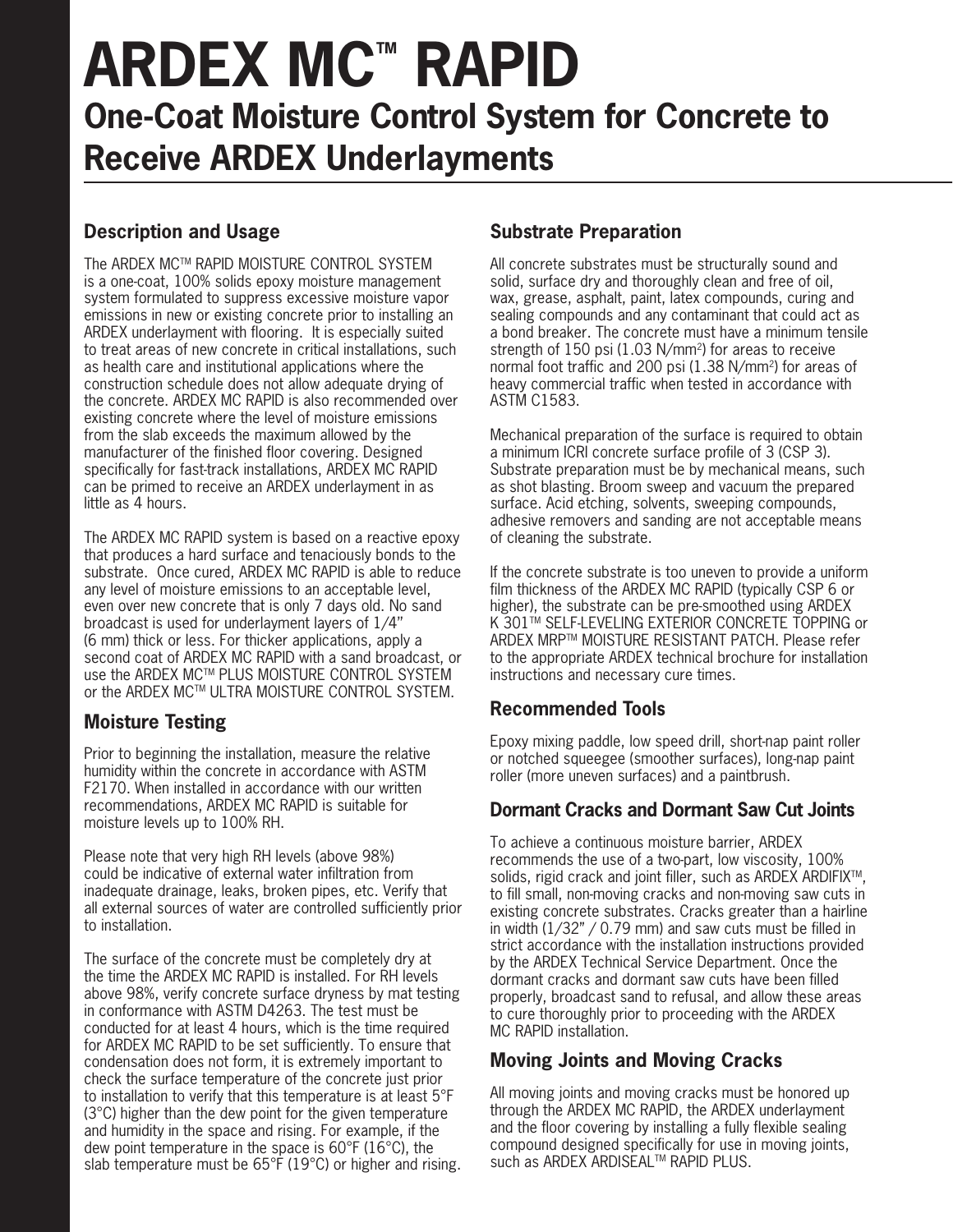ARDEX cannot be responsible for issues arising from expansion and isolation joints, saw cuts or new or existing cracks that may develop, widen or become more narrow after the system has been installed.

For questions regarding the appropriateness of specific joint treatment compounds, please contact the ARDEX Technical Service Department at 888-512-7339.

### **Mixing and Application**

Each individual unit of ARDEX MC RAPID comes in a 22 lb. (10 kg) unit containing separate, pre-measured quantities of hardener (Part B) and resin (Part A). After opening each container, stir the individual components thoroughly before blending. The hardening agent (Part B) is added to the resin (Part A). Pour all of the hardener into the resin portion, and mix thoroughly for a minimum of 3 minutes using a low speed drill and an epoxy mixing paddle. Once mixed, pour some of the epoxy back into the hardener container, mix for 10 seconds, and then pour all of the contents back into the resin container. Mix for an additional 30 seconds before applying.

Apply the freshly mixed ARDEX MC RAPID to the prepared concrete surface in a uniform direction at a maximum application rate of 270 sq. ft. (25 sq. m) per unit (approx. 10 mils / 250 microns). Use a short-nap paint roller or notched squeegee with back-rolling for smoother surfaces, and a longer nap roller for more uneven substrates. To minimize the potential for pinhole formation, work the ARDEX MC RAPID into the surface with the roller to ensure maximum penetration. ARDEX MC RAPID can also be worked into the surface with a paintbrush for hard to reach areas and corners. Once an area has been coated completely, allow this to dry for a minimum of 4 hours (max. 24 hours).

For ARDEX underlayment applications of 1/4'' (6 mm) or less, prime the surface of the ARDEX MC RAPID with ARDEX P 82™ ULTRA PRIME. Allow the ARDEX P 82 to dry thoroughly (min 3 hours; max 24 hours) before installing the underlayment.

For underlayment installations greater than 1/4'' (6 mm), or, if the ARDEX MC RAPID was not worked into the surface sufficiently enough to prevent pinholes, you must apply another coat of ARDEX MC RAPID with a sand broadcast. No ARDEX P 82 is required. Apply the second coat of ARDEX MC RAPID at a 90° angle to the direction the first coat was applied. While this coat is still in a fresh state (maximum 20 minutes), broadcast an excess of fine sand (less than 1/50'' in grain size or 98.5% passing sieve size #30 or #35) consistently over the entire area. When broadcasting the sand, use a NIOSH-approved dust mask

in conformance with OSHA requirements regarding the handling of sand. Do not stand or walk on the freshly applied epoxy when broadcasting the sand. Once an area has been covered completely with sand, the surface of the sand can be walked on, being careful not to expose the epoxy at any time. Use approximately 1 lb. of sand per sq. ft. of area. Once the sand broadcast is complete, avoid all general traffic over the surface for a minimum of 4 hours.

After 4 hours, broom sweep and vacuum the surface to remove all loose sand. The clean, prepared surface of the sand is the priming system for the ARDEX underlayment. No additional priming is required. There is no limit to how long the sanded surface can remain open before installing the ARDEX underlayment provided that the surface does not become contaminated. If the underlayment will not be installed immediately, protect its surface from construction traffic, dirt and debris using Masonite or similar. Install the ARDEX underlayment in accordance with the printed instructions found in the corresponding ARDEX technical brochure.

It is not necessary to re-test the substrate for moisture emissions prior to installing the floor covering.

#### **Notes**

FOR PROFESSIONAL USE ONLY.

The installation of ARDEX MC RAPID does not require calcium chloride testing of the concrete per ASTM F1869, nor does ASTM permit this test over the top of concrete that has been treated with a moisture remediation system. ARDEX MC RAPID is warranted to reduce emissions to an acceptable level for the entire flooring system, regardless of the values obtained by this test.

ARDEX MC RAPID has a working time of approximately 20 minutes at 70°F (21°C). Lower temperatures will lengthen the working time, while higher temperatures will shorten it dramatically. Do not apply ARDEX MC RAPID if the surface temperature is below 50°F (10°C).

Once the ARDEX MC RAPID is mixed thoroughly, use it immediately and without interruption. Due to its high reactivity, this epoxy has a tendency toward intense heat buildup, especially when left in the original container. If this occurs, do not touch the container. Close the lid loosely and transport the container by the handle to a cool room or outdoors until it sets and cools.